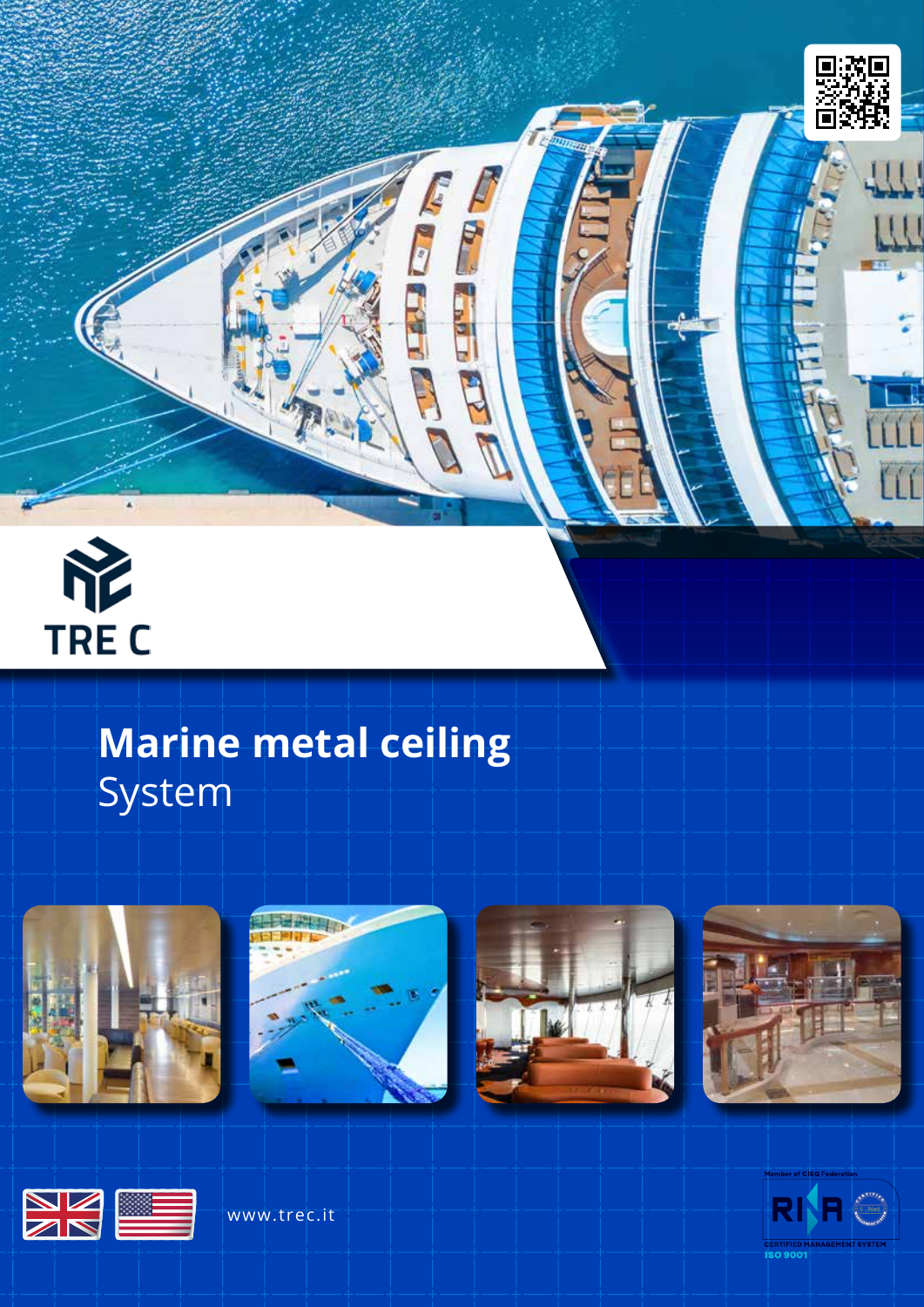## **RE** CEILINGS

## **MARINE CEILING SYSTEM**



**Modular metal suspended ceiling system with hidden structure for marine applications**

The NAVAL ceiling system consists of metal panels supported by a modular structure designed for use on boats.

This system guarantees excellent flatness of the surfaces, maximum flexibility of use and durability of the product over time.

#### **Main advantages:**

- Ease of cleaning;
- Flexibility and ease of assembly;
- Inspection of the above technical compartment in case of maintenance;
- Ability to perform any drilling during production for the passage of pipes or for the installation of ceiling devices.

#### **MARINE SYSTEM**

#### **Technical features**

| Materials                           | Galvanized steel<br>Aluminum                                                            |
|-------------------------------------|-----------------------------------------------------------------------------------------|
| Versions                            | <b>Tiles</b><br>Planks                                                                  |
| <b>Finishes</b>                     | Pre-painted RAL<br>Powder coated RAL<br><b>PVC coated steel</b>                         |
| Structure material                  | Galvanized steel                                                                        |
| Standard sizes                      | 600x600 mm<br>1200x600 mm                                                               |
| Special executions                  | Minimum 400x150 mm<br>Max width 1200 mm<br>Max length 3000 mm                           |
| Hollow space                        | $>100$ mm                                                                               |
| Reaction to fire<br>EN 13501-1:2009 | Painted: A1<br>PVC coated: B s3, d0                                                     |
| <b>Panel versions</b>               | Beveled edges a 45°<br>Standard edges a 90°                                             |
| Accessories for<br>assembly         | The system is equipped<br>with a complete range of<br>accessories for the<br>Suspension |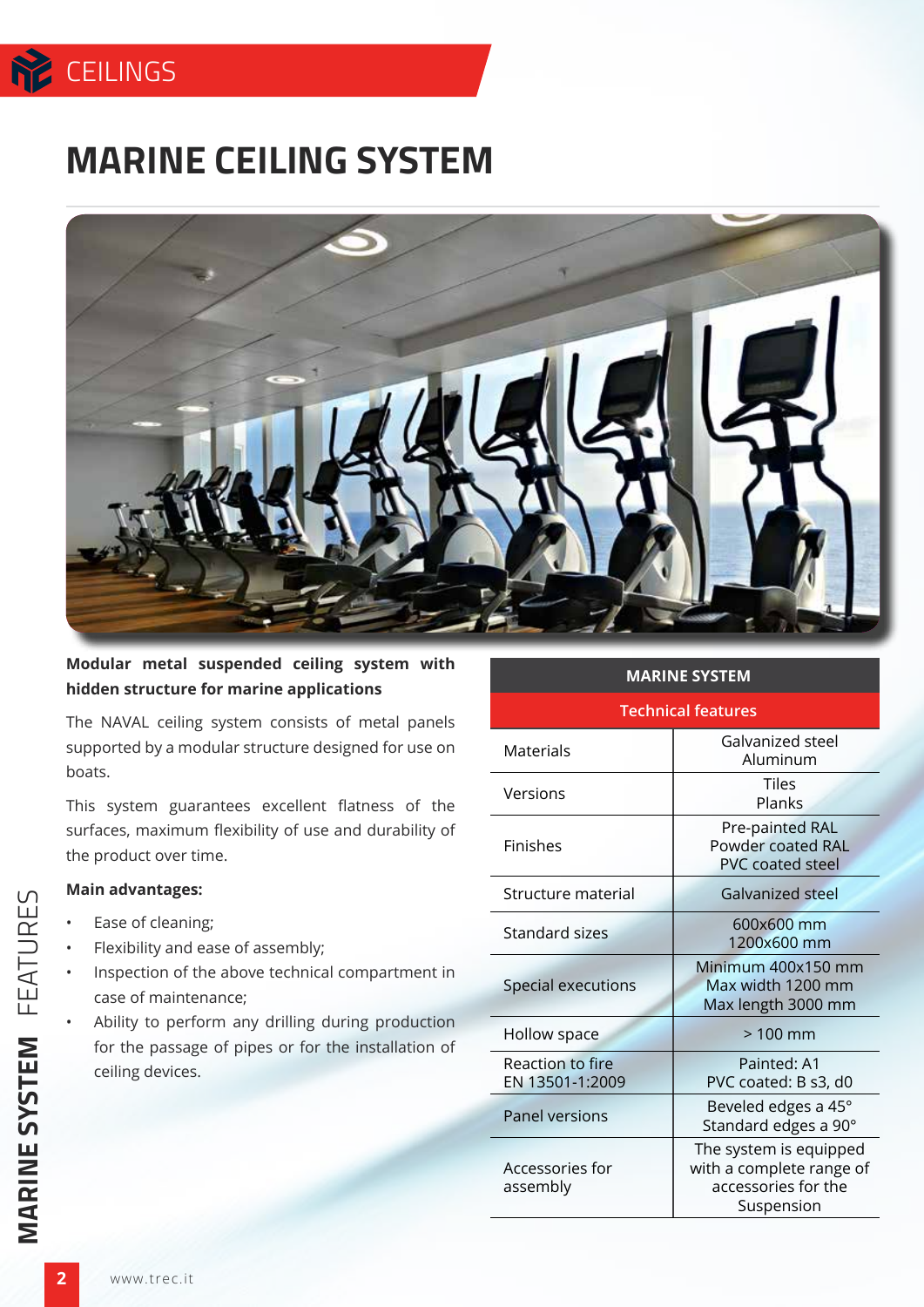

#### **MODULAR STRUCTURE**

The modular structure of the system allows to assemble the false ceiling in a simple and fast way, with few components normally available in stock.



### **CUSTOM EXECUTIONS**

It's possible to make any customization, in terms of materials, processing and construction features on standard products.

Thanks to a flexible production system, we can supply small batches for each variant or size.



## **TRACEABILITY OF THE PRODUCT**

The product packaging shows the data of the production batch and all the characteristics of the false ceiling.

This allows you to easily identify the components during the assembly phase of the system.

#### **MAIN ADVANTAGES**

- **• Prompt delivery for standard products**
- **• Possibility of use in the most varied combinations and situations**
- **• Quick and easy installation of the panels from below which allows for maximum space for the cavity**
- **• Possibility of removing the single panel from the structure for easier inspection**
- **• Support and advice from the design phase to production**

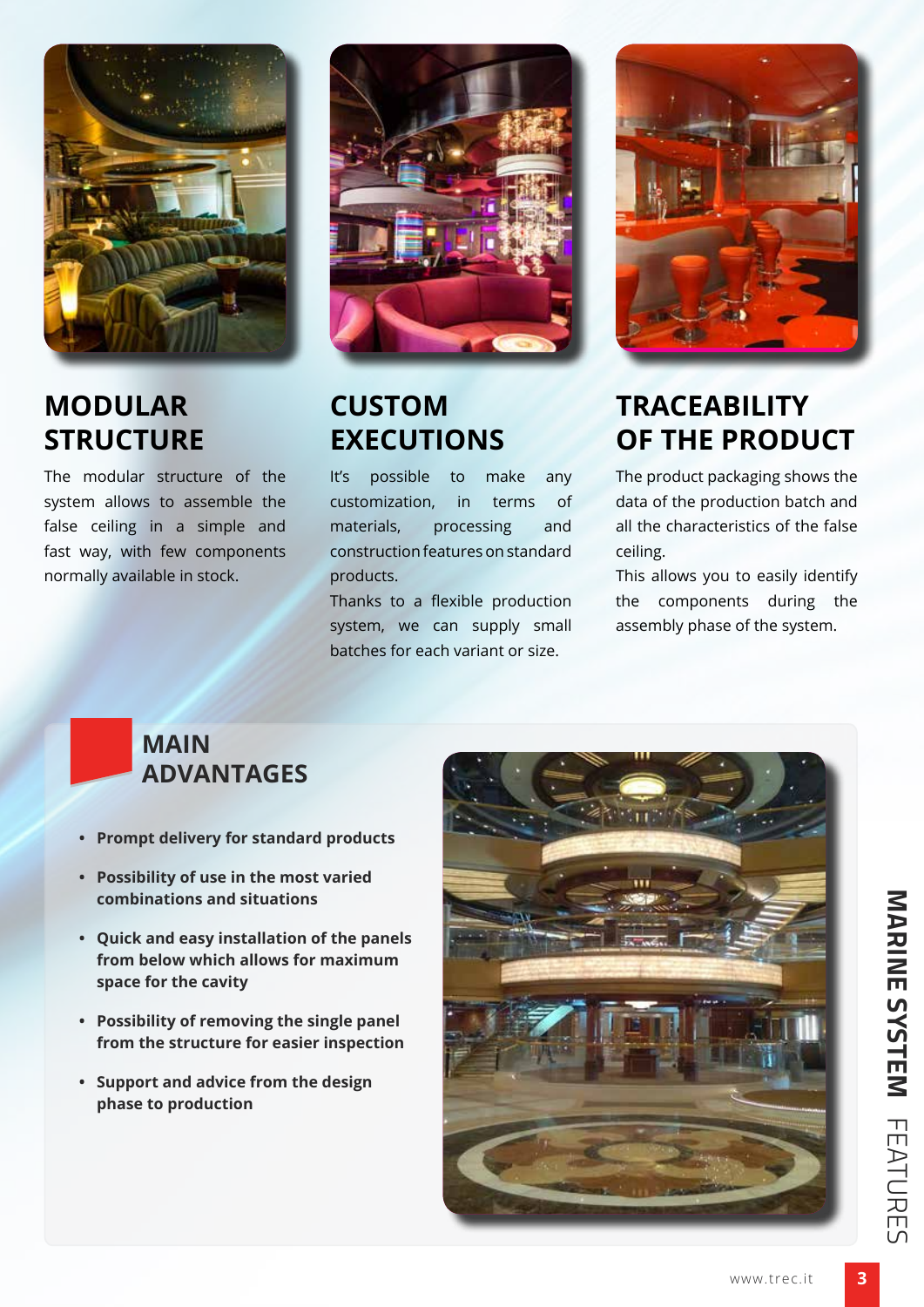# **COLOR COLLECTION**

**MATERIALS** 

The naval ceiling system panels are available in three material categories:

**Pre-painted, post-powder-coated and pre-plasticized** sheet.

The standard color table is shown below. Other colors can be made on customer request or on specific sample.



**MARINE SYSTEM** MATERIALS

**MARINE SYSTEM MATERIALS**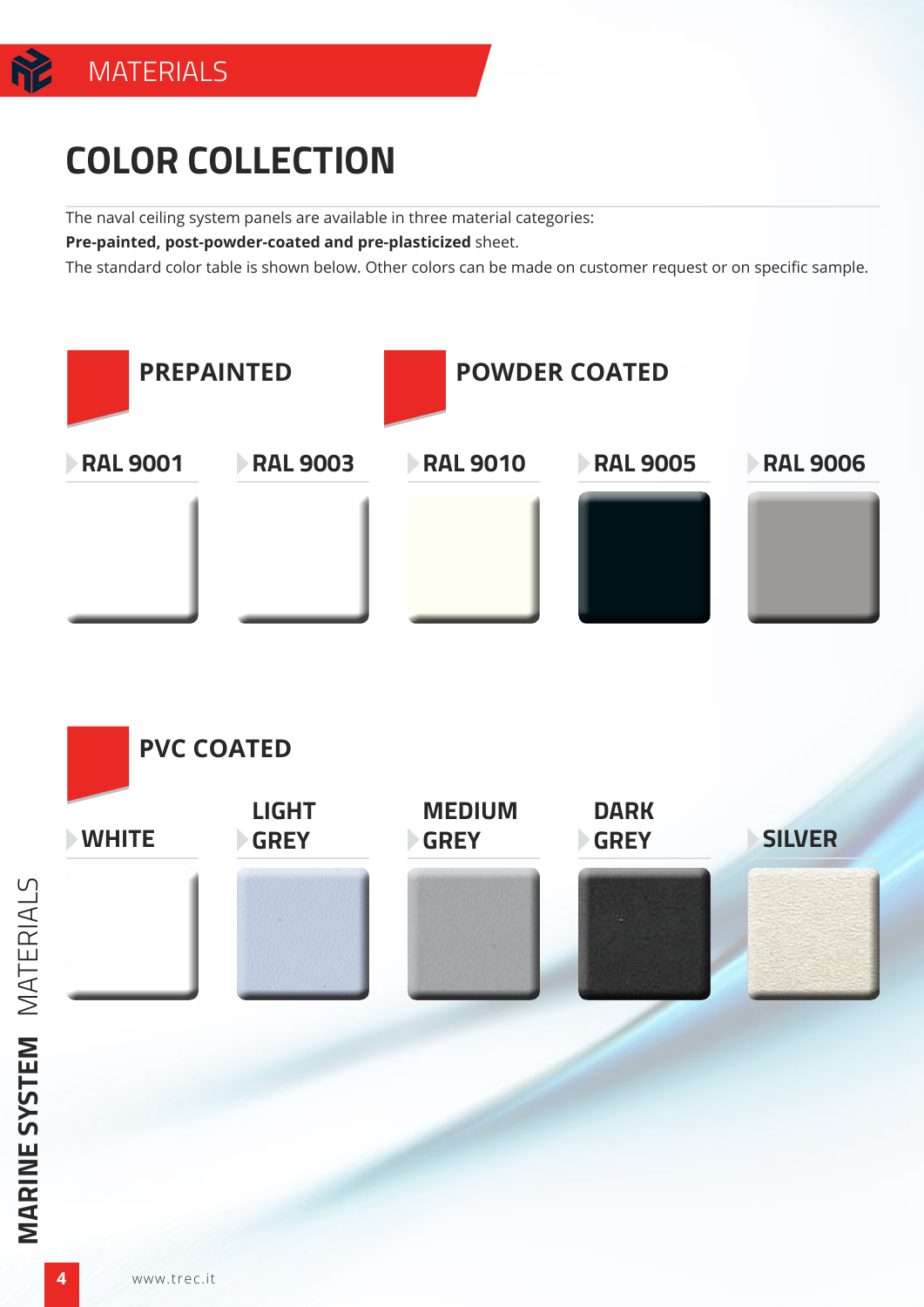## **STANDARD PERFORATIONS**

The false ceiling panels can be supplied in solid sheet metal or, if there are specific aesthetic or functional needs, also in perforated sheet metal.

The Viledon SoundTex® sound-absorbing film can be applied on request where necessary.









All dimensions are nominal and expressed in millimeters All technical specification data and information can be changed without notice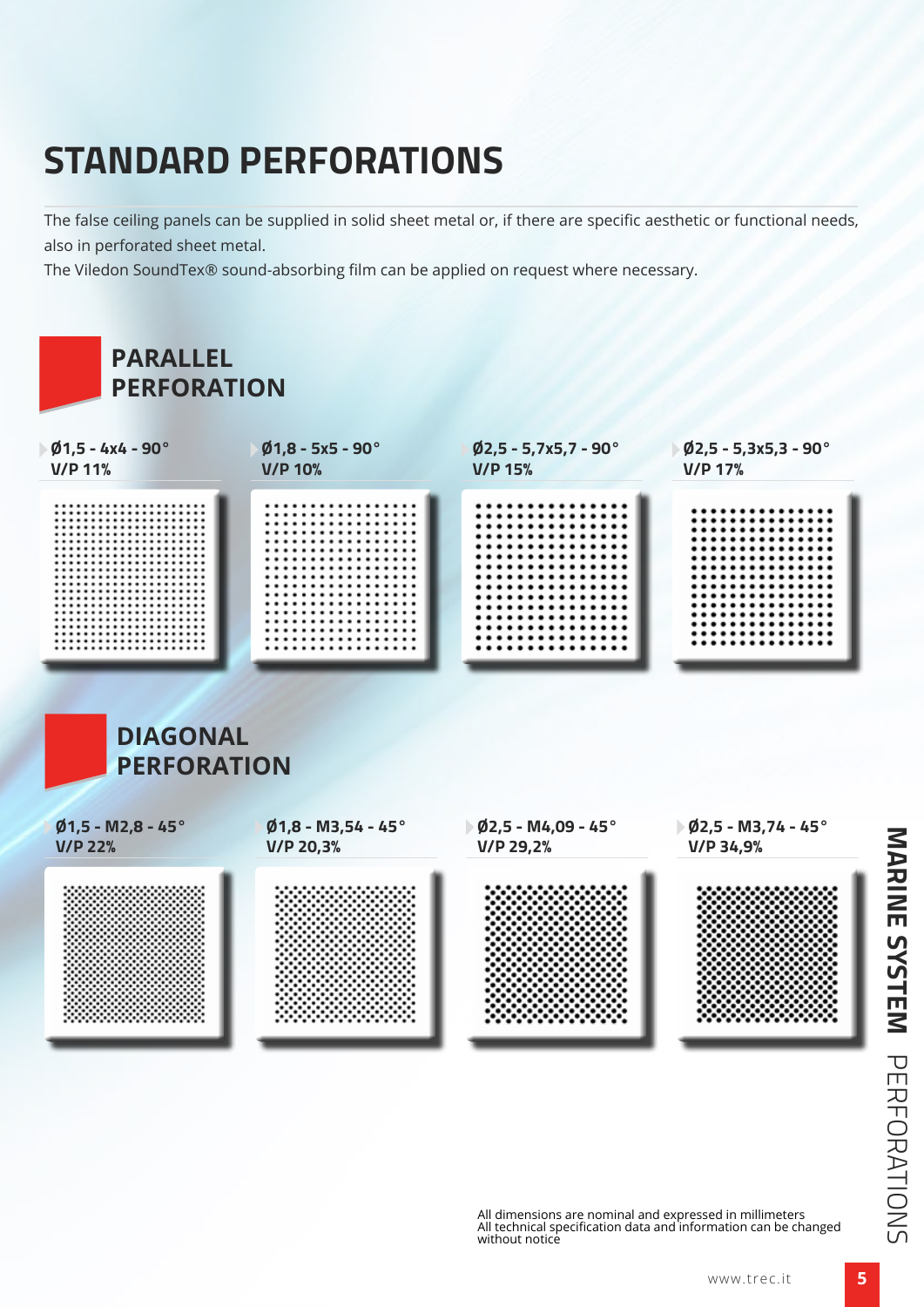**CLIP FOR ELIOS PIPE D=22mm**



| Article                                                                              | NAV CLIP T22     |
|--------------------------------------------------------------------------------------|------------------|
| Material                                                                             | Galvanized steel |
| Color                                                                                | RAI 9005         |
| The clip allows you to hook the<br>panels to the structure made up<br>of Elios tubes |                  |

#### **CLIP FOR ELIOS PIPE D=22mm 90 DEGREES**



| Article | NAV CLIP T22 90 |
|---------|-----------------|
|         |                 |

**Material** Galvanized steel

The clip allows you to hook the panels to the structure made up of Elios tubes at 45 degrees

#### **JOINT FOR ELIOS PIPE**



| Article  | NAV GIUNTO D22                  |
|----------|---------------------------------|
| Material | Steel                           |
|          |                                 |
|          | Coupling sleeve for Elios tube. |

#### **OMEGA ADAPTER FOR IMBONAGE**



| Article  | NAV OMEGA                                                    |
|----------|--------------------------------------------------------------|
| Material | Steel                                                        |
|          |                                                              |
|          | Adapter to suspend the sus-<br>pended ceiling structure from |

#### **SPRING FOR HARNESS 90 DEGREES**



### **SPRING FOR HARNESS 45 DEGREES**

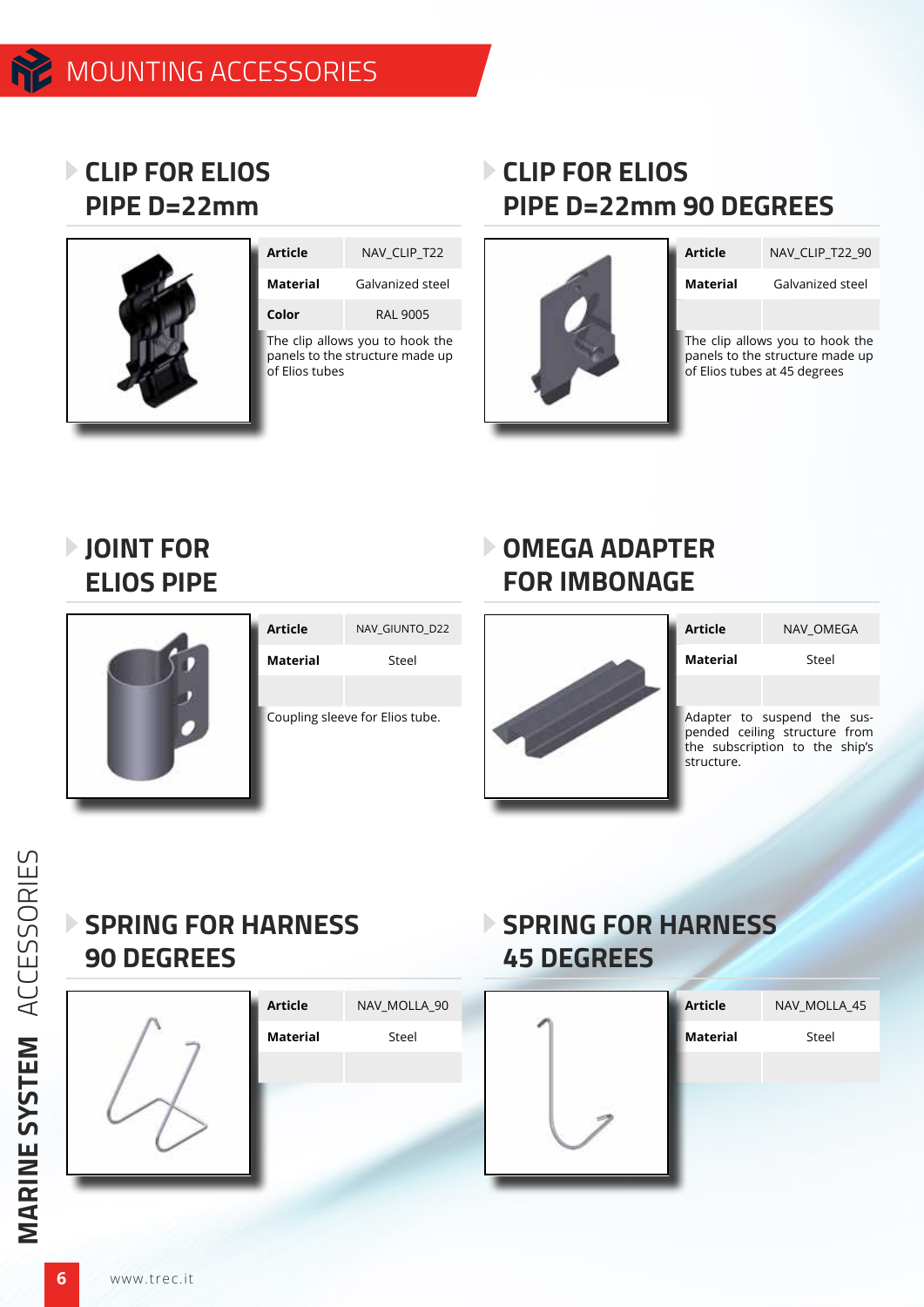#### **"L" SHAPED PERIMETER TRIM**



| Article  | NAV PFL          |
|----------|------------------|
| Length   | 3000 mm          |
| Material | Galvanized steel |

The profile constitutes the perimeter support of the panels. It has a seat for inserting the pressure plate spring. Supplied raw or painted in the same color.

#### **ELIOS PIPE D=22mm**



#### **SECURITY HOOK**



# **Article** NAV\_GANCIO\_SICUR **Material** Steel

#### **PERIMETER SPRING**